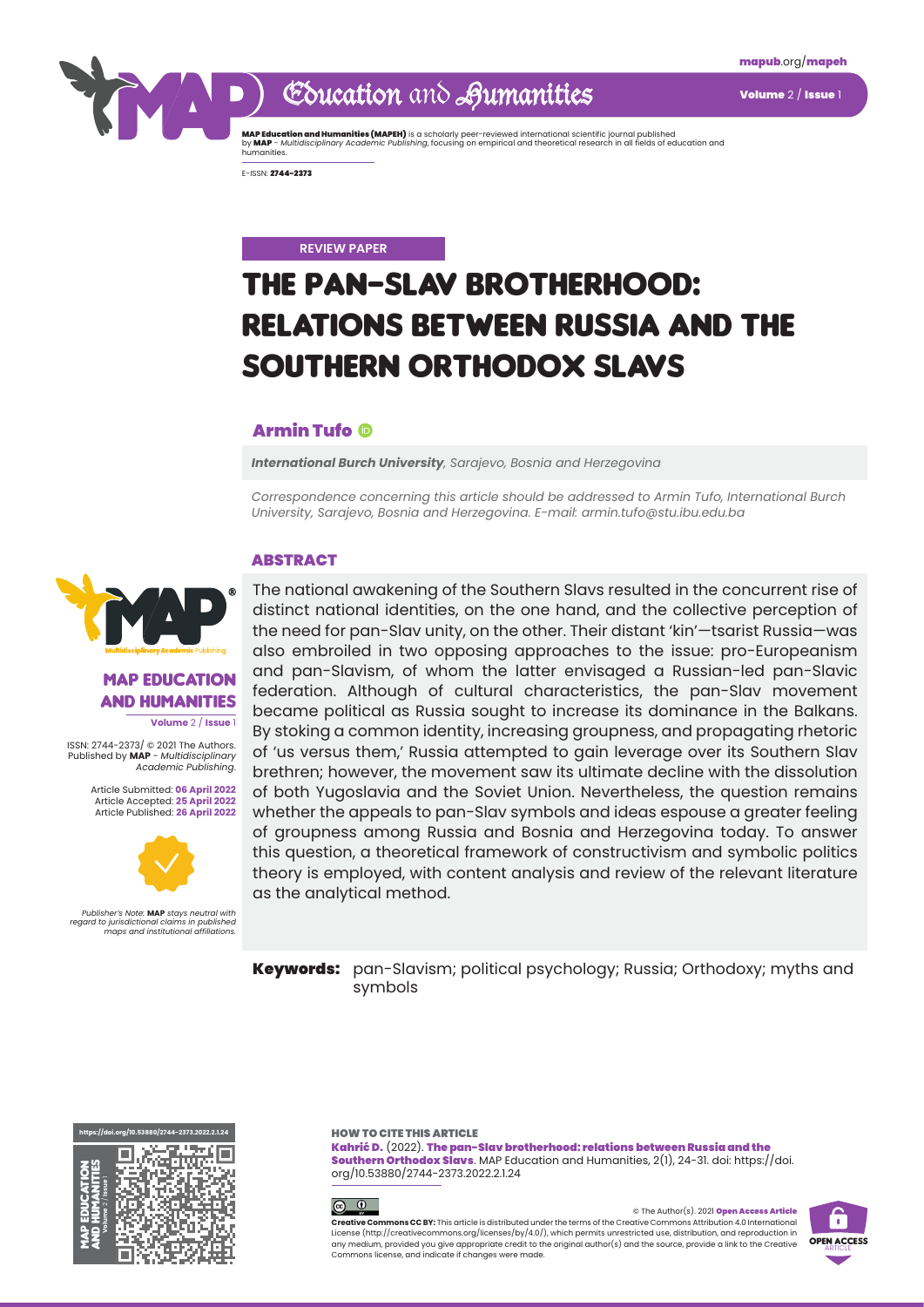### Education and Aumanities by MAP - *Multidisciplinary Academic Publishing* The pan-Slav brotherhood: relations between Russia and the Southern Orthodox Slavs *Armin Tufo*

#### **Introduction**

Often seen as a counter-argument to liberalism and realism, by challenging the very core of what the former take as given, such as the meaning of anarchy, the role of the states or agents' roles within structures, constructivism emphasizes how practices, rules, and norms constitute and reconstitute the meaning of not just the abovementioned concepts but social reality as a whole (Flockhart, 2016). Through the constructivist approach to fundamental principles in international relations (IR), such as anarchy, the balance of power, national interest, etc., one can begin to notice the additions of this theoretical paradigm to the broad field of IR. Understood by many as the absence of an overarching authority with a special ability to reinforce agreements and solve disputes—which compels states to the threat or use of force—anarchy in the international arena is redefined and reinterpreted by constructivists to become something what states make of it, as opined by Wendt (1992). As the dominant theoretical approaches of realism and liberalism were failing to properly ascertain and describe post-Cold War developments, and as argued by Flockhart (2016), constructivism brought several important insights aimed at filling the gaps of previous theories; however, one should not conflate constructivism as an inherently and merely antagonistic approach to realism and liberalism. It, in fact, acknowledges multiple aspects of both "lenses" as it properly understands that, for example, anarchy can nevertheless be conflictual or competitive, but the main difference is that it leaves space for construction and the occurrence of anarchy based on cooperation as well (Flockhart, 2016).

That is, constructivism takes into account the changing nature of the international environment, especially by placing an emphasis on actors (instead of mere structures) who can construct (shape) their realities in significant ways through the meaning they ascribe to the objects (or other actors) they interact with (Flockhart, 2016). Therefore, the meaning attributed to various objects and concepts influences the way in which those who are in the position to attribute such meanings in the first place behave (Bećirović & Akbarov, 2015). Also referred to as social constructivism, this approach allows us to view the world as being in a constant state of flux, rather than the mere fixedness of unchangeable factors—the material structure (Theys, 2018). On the contrary, the ideational structure, constructivists argue, is what gives meaning to this material reality; that is, a common understanding

or shared knowledge ascribes meaning valid in certain socially-created contexts (Theys, 2018).

Social construction, the ascription of ideational meaning to material factors, and the focus on the identity of actors in the international arena are the key components of the constructivist approach to foreign policy analysis (Barnett, 2014). What is crucial are actors' understandings of themselves and their position in the world, which is influenced by things such as symbols, language, rules, categories (Sinanović & Bećirović, 2016), and so on. It is precisely this that can explain why actors sometimes don't pursue the most rational of choices (if we measure rationality by what produces the most utility), as the same actors consider their identity and what is most coherent with it, so as not to pursue actions which would be considered as outside of 'who they are.' Thereby, actors can be a great source of change; however, at the same time, adhering to what is 'expected' of them–the reproduction of certain behavior–is what gives primacy and power to structures into which actors are socialized (Barnett, 2014).

In terms of actors' identities, Brubaker and Cooper (2000) define identity as both a practical and analytical category, which is practiced by actors on a daily basis to "make sense of themselves" and, for example, in situations when politicians try to elicit a certain way of understanding related to the identity of their constituents. Furthermore, identity is a collective phenomenon that indicates 'sameness' among one group, which in return, can heighten the feelings of solidarity hence a stronger inclination for collective action (Brubaker & Cooper, 2000). A more nuanced understanding of identity was required to make sense of this category; therefore, the alternatives such as commonalities, connectedness, and groupness were put forth which better explain identity as a variable on a spectrum that can be heightened or lowered through particular efforts (Brubaker & Cooper, 2000). Sharing a common attribute such as religious affiliation; relational ties among a group of people such as geographic location; as well as the sense of belonging to one group can, hereby, help understand actors' identities in a nuanced manner.

Nevertheless, as foreign policy is aimed at understanding why certain actions are pursued over others by relevant stakeholders, it is an imperative to focus on a number of factors including but not limited to the influences on the psychological and cognitive state of decision-makers (Hudson,

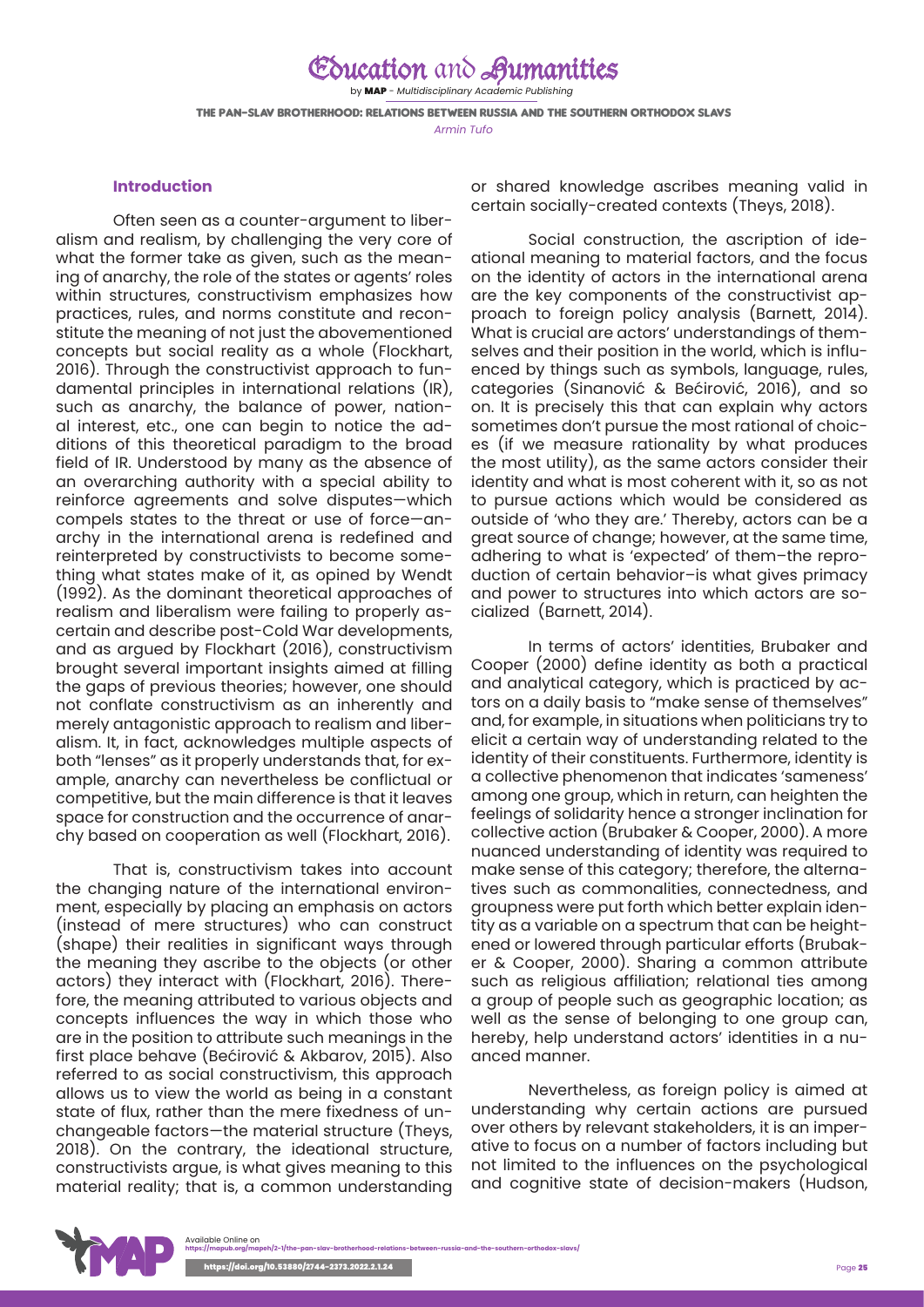by MAP - *Multidisciplinary Academic Publishing*

The pan-Slav brotherhood: relations between Russia and the Southern Orthodox Slavs

*Armin Tufo*

2014). Here, both the affect theory and symbolic politics theory (although mostly employed to describe causes of ethnic violence), can be instrumental; however, the focus is on the latter. Namely, Kaufman (2001) proposed the so-called myth-symbol complex where myths held as true by large groups of people, alongside symbols that serve as "emotionally charged shorthand reference . . ." constitute the ultimate meaning ascribed to events, identities, and concepts (Kaufman, 2001, p. 16). Here, intellectuals and elites come into the picture as those who work on this myth-symbol complex; they search for folk stories and legends which would fit the present needs around which a group of people would be organized. ". . . the point of invoking the symbol is usually to express, to communicate, or to evoke. . . emotions, such as pride or a sense of national grievance, associated with the myth" (Kaufman, 2001, p. 16). Interrelated myths and symbols form a web spun over the actors to whom they appeal.

Building on these arguments is the work of Geertz (1973), who related this web of symbols to culture. The initial point is that culture is a public phenomenon that doesn't exist only in the heads of the people but is manifested in their public behaviors which need to be subsequently analyzed in terms of their meaning (Geertz, 1973). In this web of norms and symbols prescribed by a specific culture, humans, who are endowed with the capacity to "live a thousand lives" end up living only one (since culture is a program of behavior); it narrows down the possible ways in which a group of people views themselves and the world around them (Geertz, 1973, p. 45). This is so precisely because people internalize and self-identify with these cultural symbols and norms which include the language they speak, the music they listen to, the clothes they wear, and the gestures they make (Bećirović, 2012). Therefore, although equipped with the potential for change and action, actors are nevertheless guided by this structural component which allows them to fully function in a complex world filled with various forms of social organization.

#### **The development of pan-Slavism**

In 19th century Europe, with the rise of nationalism, a sentiment of groupness between people of similar language and approximate geographical location started to arouse in the Balkans. Following the early writings of a Ragusan chronicler, Mavro Orbini, and his thought that Southern Slavs are a "single people" with a common language, albeit, with different dialects, an increasing number of intellectuals and writers came to ascertain this idea more than 300 years later (Stergar, 2017). Foundations were laid down by figures such as Ljudevit Gaj and Vuk Stefanović Karadžić back in the early 1800s, who held that a common language was the main prerequisite for a nation and that linguistic understanding was of utmost importance for fellow members of one group. In light of this, an agreement between the three peoples–Slovenes, Croats, and Serbs–was signed in 1850, Vienna, thus adopting Serbo-Croatian as their language under their respective empires (Trgovčević, 2016).

Adopting the theoretical framework from above, the key moment here is that the intellectuals and elites were the ones who embraced the pan-Slav movement, both in the Balkans but also in East Europe (Poland and Russia). This is not by coincidence; rather, as Kaufman (2001) describes it, elites often have a leading role in forming ethnic nations, as they are the final profiters of such efforts (Kaufman, 2001). Oftentimes, it is them who posit themselves as the leaders of the masses with appeals to various myths, symbols, and other concepts which arouse emotions in those whom they lead, but frequently for the sake of their selfish needs. Language, as the greatest set of symbols (Dervić & Bećirović, 2019; Yaman & Bećirović, 2016), was utilized as increasing the level of groupness of Southern Slavs. Even though they had distinct self-understanding, Brubaker and Cooper (2000) would argue that, due to the external identification as part of a pan-Slav movement and, later on, a community, the people began to internalize these symbols to a point where their self-understandings of began to change. "External categorizations . . . may be decisive in determining how one is regarded and treated by others [and] in shaping one's own understanding of oneself" (Brubaker & Cooper, 2000, p. 15).

With this in mind, among the Southern Slav groups, various undertakings for unification started to unfold: Croats aimed to unite all Croatians under one unit to be recognized by Austria and Hungary. Realizing that in the *Sabor*–the parliament of Croatia under Hungarian occupation–Hungarians were exerting their interests at the expense of the Croatian minority, the idea of commonness of Southern Slavs was set in motion by a bishop, Josip Juraj Strossmayer, and a historian, Franjo Rački, who asserted that Serbs and Croats were a common people referred to by different names (Trgovčević, 2016). On the other hand, pan-Slav ideas in Serbia were

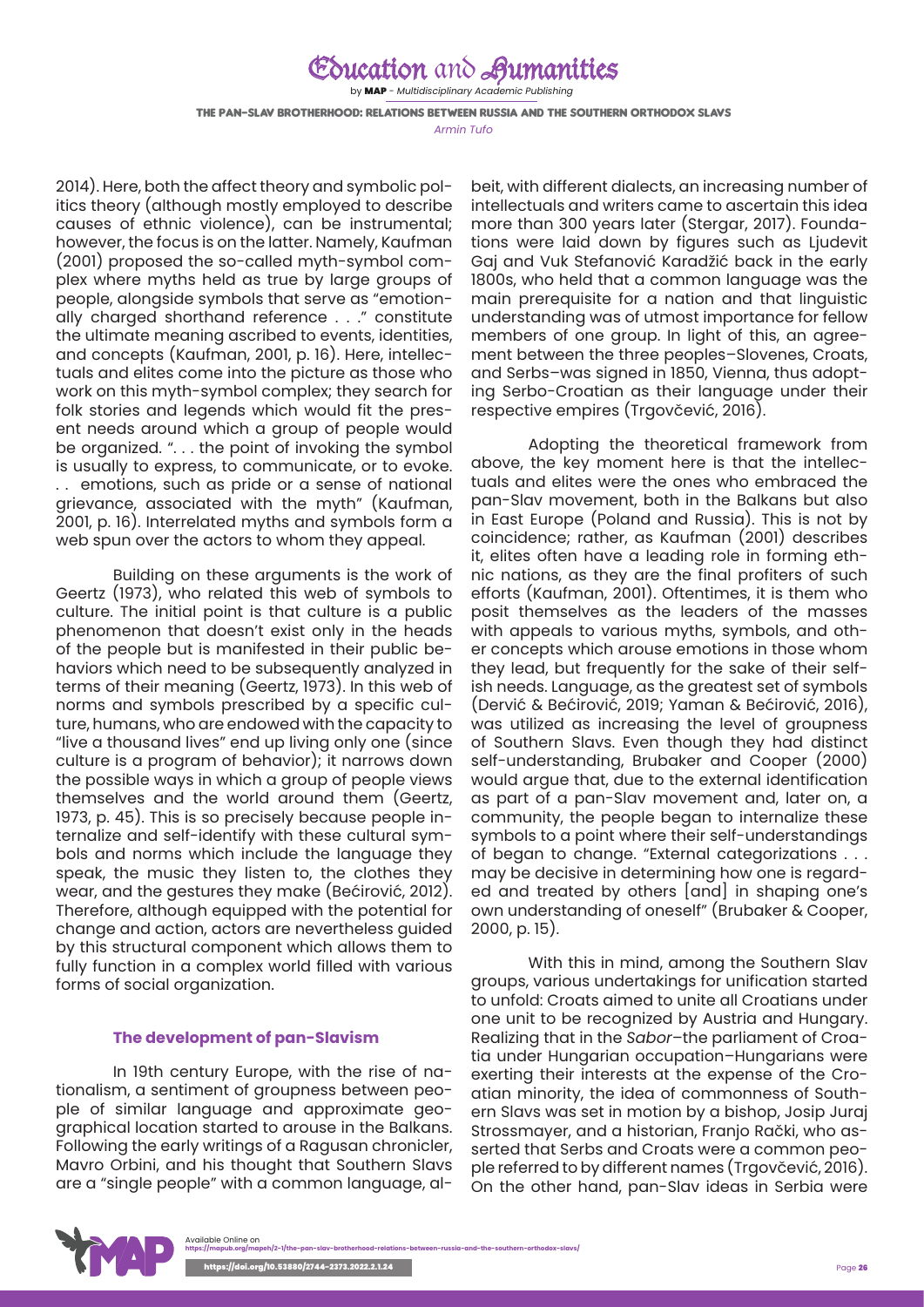by MAP - *Multidisciplinary Academic Publishing*

The pan-Slav brotherhood: relations between Russia and the Southern Orthodox Slavs *Armin Tufo*

advanced and collected by František Zach, whose work served as the inspiration for a document produced by the former Prime Minister of Serbia, Ilija Garašanin who envisaged the liberation and unification of all Serbs in *Načertanije*—the blueprint for the creation of Great Serbia (Hadžiabdić et al., 2013). In the lead-up to the Great War, there were two adversary forces among the Southern Slavs. The dominant one aimed to assert separate national identities of these people against the occupying forces, hence why the Serbs aimed at uniting all Serbs; the Croats requested the unification of the Kingdom of Dalmatia and Croatia, whilst the Slovenes went under a cultural awakening which brought Slovenian language into their schools (Hadžiabdić et al., 2013).

The other of the two forces was the pro-unification of the "same people with three names" (Trgovčević, 2016). At the proclamation of war in 1914, one of the ways in which Serbia veiled its war goals, was under the pretext of the South Slavic brotherhood of Croatia, Slavonia, Serbia, and Bosnia, which was to be subsequently liberated. Not long after that, ideas of a common state of the aforementioned 'kin' were found in different authors' pieces, of which Jovan Cvijić's *Jedinstvo Jugoslovena,* produced a geographic map of the soon-to-be Yugoslav (Yug - south) state (Trgovčević, 2016). This is another valuable moment, as the map can be interpreted as a tool that shaped the imagination of Southern Slavs, as it is a symbolic representation of "the antiquity of specific, tightly bounded territorial units" (Anderson, 1983, p. 175). The second purpose of a map is that it gives meaning to geographical features, such as rivers, mountains, and plains, which become regarded as "ours." In the words of Benedict Anderson, the map can "penetrate[d] deep into the popular imagination, forming a powerful emblem. . ." (Anderson, 1983, p. 175).

Additionally, international efforts were made to spread the pan-Slav efforts, with their institutionalization in 1915 when representatives of the Serb and Croat communities founded the Yugoslav Committee in Paris. Although not without difficulties, their endeavor came to fruition in July 1917, when the Corfu Declaration was signed, signifying a common future–the establishment of the Kingdom of Serbs, Croats, and Slovenes–which would be a parliamentary monarchy recognizing the three peoples but also reconciling the two dominant forces: self-determination of each of the peoples (which included the equalization of the two scripts, calendars, and the three religions), and the unification of Southern Slavs (Hadžiabdić et al., 2013). The Yugoslav efforts

were seen as successful in the overall pan-Slav movement, even though such failed to encompass fellow Bulgarians, let alone establish a political unit stretching further to other 'Slav lands' (Dobbeleer, 2020).

The counterparts to the Southern Slavic brotherhood were the Polish and Russian pan-Slavs, although with different interpretations of how the unification of their people should come about. Whilst the former possessed the intellectual, linguistic, and cultural properties of advancing the idea of a union, the latter had an advantage in terms of the material means of exercising their vision of what a pan-Slav union (or federation) should look like. This led to the immediate clash between the two; however, it was clear that the Russian Empire posited itself as the leader and the center of pan-Slavism (Nowak, 1996). Despite the fact that it was never pursued as an official foreign policy aim by Russia, it did comprise an element of the Russian view of itself, especially as a protector of the Orthodox Slavs from the Ottomans (Kohn, 1960). This echoed in the works of famous Russian writers at the time, who discussed the bond by 'blood' (Slavism) and the religious bond (the Orthodox faith) between the Southern, Central, and Eastern European Slavs (Kohn, 1960).

 Other authors wrote of the pan-Slavic discourse, largely driven by Russian pan-Slavists and, later, Slavophiles, who based their view of the brotherhood along the lines of cultural and religious affinity (Dialla, 2009). It is indisputable that a pan-Slav awakening was on the horizon; however, by taking on an increasingly political character without a firm base, it resulted in a less-than-widespread adoption among both the Russian and the South Slavic people. In tsarist Russia, the pan-Slav discourse remained within the circle of philosophers and authors such as Nikolai Yakovlevich Danilevskii, Fyodor Mikhailovich Dostoevskii, and such who wrote of the pan-Slav Orthodox unification, whilst Russian diplomats and foreign-policy makers saw it as misguided, favoring the preserving of the status quo (Gülseven, 2016). What was a political reality of the time, and what served as a buttress of the pan-Slavic thought, was that both the Southern Slavs and Russians were either governed by or surrounded by non-Slavic, European, and Turkish empires alike (Gülseven, 2016).

According to Dialla (2009), one faction of the Russian foreign policy stakeholders, the Slavophiles, not only framed their ambitions in a some-

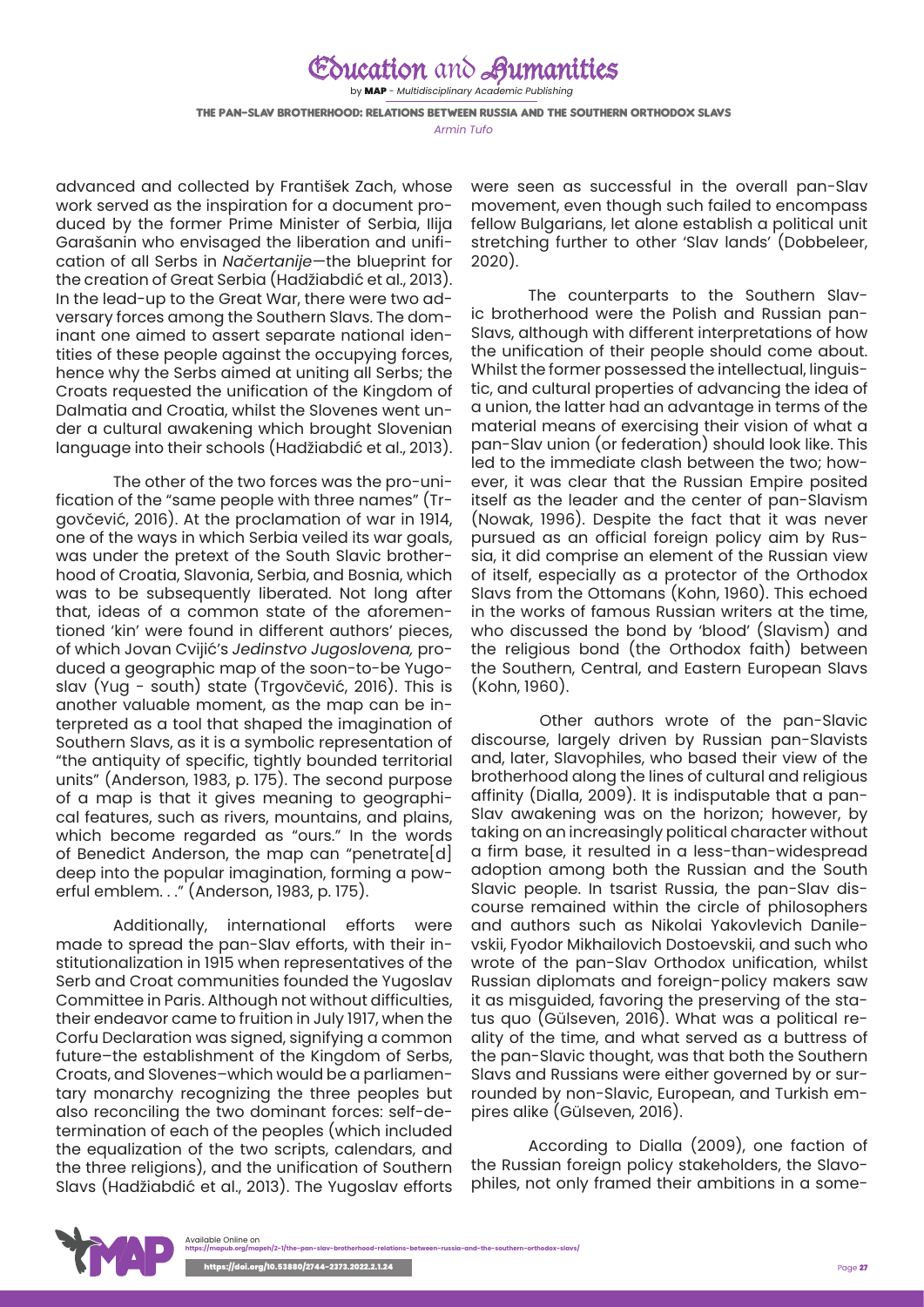by MAP - *Multidisciplinary Academic Publishing*

The pan-Slav brotherhood: relations between Russia and the Southern Orthodox Slavs

*Armin Tufo*

what messianic discourse of supranational spiritual solidarity based on the Orthodox faith, but they also saw the management of the so-called Eastern Question–who gets to control former Ottoman territories–in pan-Slav terms. Mainly, the liberation of all Slavic peoples would come about by the ultimate fall of both the Austro-Hungarian and Ottoman empires, whose Southern European territories would come under the control of the Russian empire (Dialla, 2009). This, but also the work of Gülseven (2016), showcases that Russia's primary ambition was to proliferate its influence in the Balkans and the means of achieving its ends were, among others, the use of pan-Slavism, the Orthodox faith, and the myths, legends, and symbols of the two. It is reiterated on this occasion that the Russian pan-Slavism was a cultural phenomenon, offering a spiritual awakening for the Russian identity, juxtaposed to the material supremacy of Western Europe at the time. Gülseven (2016) states that pan-Slavism was "not a political but a purely cultural phenomenon . . . which had two fundamental aspects: Pravoslavie (Orthodox Christianity) and Slavdom (union of Slavic people)" (Gülseven, 2016, p. 335).

Furthermore, Gülseven (2016), adds that, due to a change in the Russian foreign policy approach after the defeat in the Crimean War (1853- 56), pan-Slavism was advanced by the means of public diplomacy and institutionally through the Slavic Benevolent Committee. The former is related to the work of the Russian ambassador to Constantinople, N.P. Ignatiev, who adopted a novel strategy centered on reversing the losses of the 1856 Paris Treaty through informal and direct meetings with Ottoman officials (Gülseven, 2016). Even though the Russian Foreign Minister, Gorchakov, favored the Concert of Europe, Igniatev oftentimes pursued policy contrary to the official aims of Russia, as he perceived that the Western powers were "trying to isolate Russia by forming an anti-Russian coalition" (Gülseven, 2016, p. 337). At this point, the pan-Slav efforts became strictly political, as Igniatev saw it as fitting that the Southern Slavs should pursue a revolt according to the Russian interests, thus placing his brothers into a position of mere objects.

The institutional materialization of pan-Slavism came about by generous financial donations, exchange of students, support for newspapers disseminating pan-Slavic propaganda, and the establishment of profound connections between the intellectual elite, which allowed the Slavic Benevolent Committee (Russian handmaiden) to add to the Russian political weight in the Balkans (Gülseven, 2016). Not only were exchange students monitored in terms of their support for Russian political presence after their arrival to their home states, but the Russian language was brought among the official correspondence between the Southern Slavs and the Committee, as well. In a way, this was an attempt at Russification rather than pan-Slav unity; however, it was framed to make it seem like the latter through appeals to ancient historical myths and legends, religious affiliation, and the fact that there was a common threat to both Southern Slavs (in terms of their aspirations for self-determination), and Russians (declining power and prestige after the Crimean War losses) (Gülseven, 2016).

What is important to underline here is the combination of rationalist as well as the approaches of symbolic politics in the explanation of the directions taken by Ignatiev and his contemporaries. Namely, it was rational for Russia to preserve the status quo and focus on internal issues, such as rebuilding the economy and improving its material capabilities following the Crimean War. Nevertheless, as Kaufman (2001) asserts, rationalist approaches, in terms of pursuing security and the highest level of utility, simply cannot account for certain events. Therefore, by adding symbolic political explanations, we see that sometimes symbols and stories are used to increase the levels of groupness, following mythical narratives which claim superiority of that group over others–which was highly present in pan-Slav discourse. Furthermore, since people have unstable opinions (Rizvić & Bećirović, 2017) and, in cases where a rational decision (the conduct of a cost vs. benefit analysis) comes second, due to the prevalence of emotions aroused by the myth-symbol complex, it is relatively easy to see how actions that aren't the most rational could be pursued (Kafuman, 2001). The only caveat here is that Kaufman (2001) directs his theory towards conflict and dissolution, but the argument here is that appeals to myths, symbols, and fears can be utilized for the purposes of increasing groupness and promoting unity, although with varying degrees of success.

#### **Pan-Slavism today**

The movement saw its rise concurrent with the 19th-century European revolution and managed to proliferate across the southern and eastern parts of the continent, short of being taken upon as the official foreign policy of the self-proclaimed leader–the Russian Empire (Kohn, 1960). A

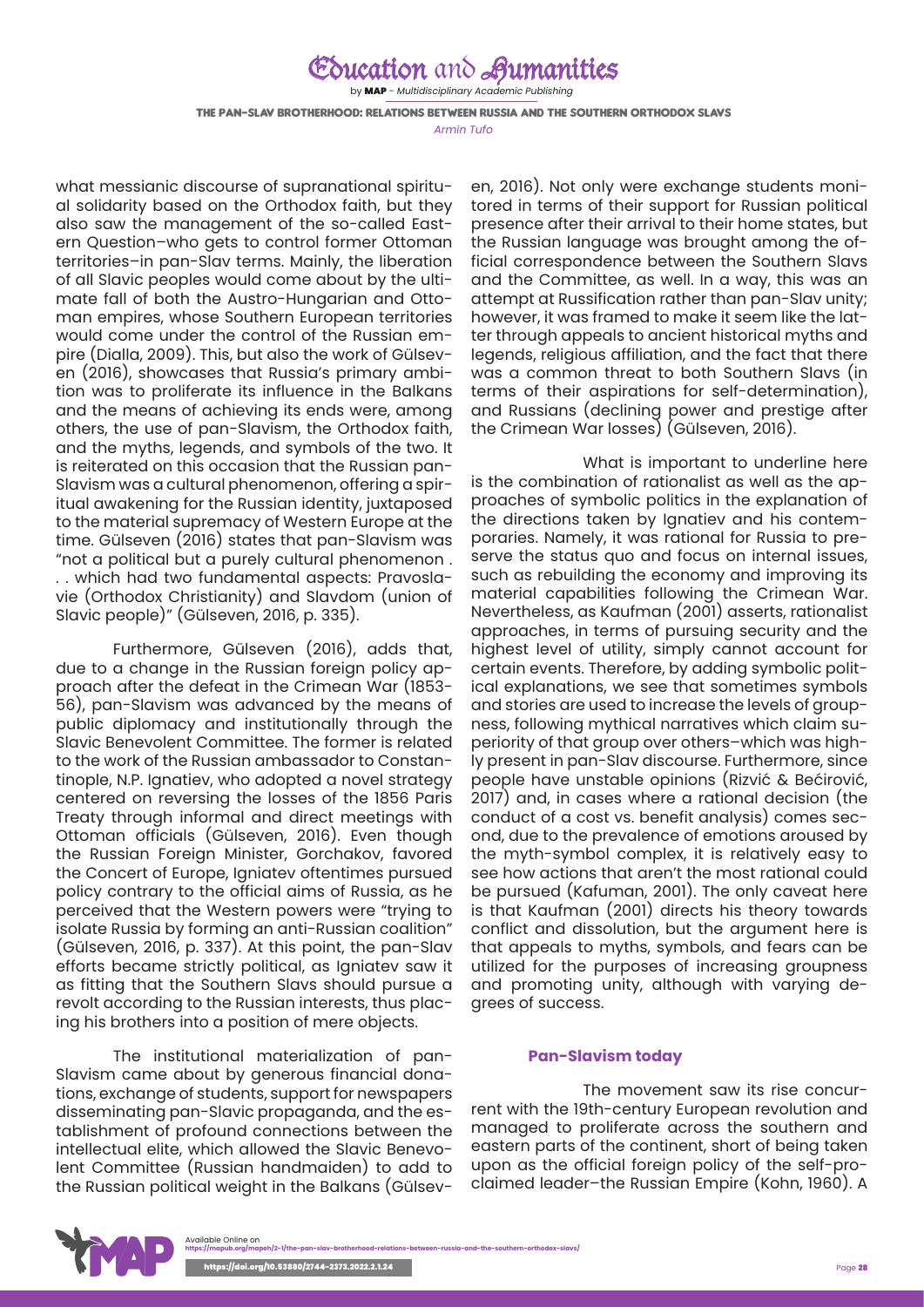by MAP - *Multidisciplinary Academic Publishing*

The pan-Slav brotherhood: relations between Russia and the Southern Orthodox Slavs *Armin Tufo*

bright moment in pan-Slav history was the Yugoslav creation of a common state for the three peoples under one flag. Nonetheless, not only did the units of 'pan-Slavs' collapse at the turn of the 20th century but, during the last years of the movement, it was subsumed within a kind of 'pan-Russism' which didn't enjoy a wide audience (Kohn, 1960). The collapse of Yugoslavia itself can be attributed to the elites' pursuit of diverging narratives, symbols, and myths which cultivated stronger distinct national identities, and, once the environment was ripe for conflict, en-masse mobilization ensued; as put forth by Kaufman (2001).

In contemporary times, one simply doesn't get to hear a lot about pan-Slavism. Firstly, the languages have become increasingly impossible to be understood by the different Slavic peoples, making this argument irrelevant to any appeals to pan-Slav unity. Secondly, although the Eastern European, Slavic states share common state symbols such as their flags and coat of arms, there doesn't exist either literature or discourse aiming at the unification of the different nation-states; the movement merely saw its demise in the 20th century, and its utility can be seen in explaining the 19th-century Russo-Turkish relations, especially the Russian policy towards the Slavic subjects of the latter. Nevertheless, in today's state flags, we can observe the blue, white, and red pan-Slav colors as with Russia or Serbia (Dobbeleer, 2020). However, what has to be added is the increased use of the Christian Orthodox symbols during the conduct of official state relations as well as military parades.

For example, in Bosnia and Herzegovina (B&H), the Bosnian Serbs, adherents of the Orthodox faith, have employed religious symbols, songs, and folk stories during the celebration of Republika Srpska Day (Mišljenović & Matavulj, 2022). Proclaimed unconstitutional, the Day was celebrated and attended by top-ranking officials and politicians not just from the B&H's entity but also from other countries; most notably the Russian ambassador to B&H. Interestingly, among the attendees and those marching were other groups from Russia, carrying the Russian, Serbian, and the flag of Republika Srpska; all three colored in white, red, and blue. Religious figures and symbols were also noticeable. The patriarch Porfirije performed a liturgy on the unconstitutional Independence Day, which is considered the beginning of the 1992-1995 war in Bosnia and Herzegovina by its other two ethnonational groups (Veselinović & Katić, 2022). In contrast, this didn't stop the Bosnian Serbs and their supporters from

placing religious symbols on army vehicles, performing a mass, or singing religious songs for "the Orthodox cross" (Mišljenović & Matavulj, 2022).

Special icons were also created entailing religious and map symbols, which most certainly increased the groupness of this part of the B&H population (BL Portal, 2020). Among the pro-Russian club called Night Wolves–which has been under the eye of state institutions and the United States for corruption–were members associated with the Russian President, Vladimir Putin, who stated that they support their fellow Orthodox brothers and that, in fighting off enemies from Republika Srpska, they are ready to fight "to blood" (BIRN BIH, 2022). In their interview for another media outlet, they claimed that they respect and nurture the Orthodox faith and the freedom of the Orthodox Serbs living in B&H (RTRS, 2021); thus, it is illustrative of the power the Christian Orthodox symbols have even today if such can mobilize groups of people to travel across the continent in support of an unconstitutional ceremony. Although there are some traces of pan-Slav symbols, they have, however, been subsumed by particular ethnonational and religious symbols, which are more reflective of the recent past in the Balkans (the dissolution of Yugoslavia), which does not go against the omnipresent power of the Orthodox faith.

#### **Conclusion**

For concluding remarks, we can gauge what the pan-Slav movement has become. Simply put, it was—and it is—nothing more than an attempt of the intellectual elites to mobilize a movement that was to serve their interests, thus further propelling them into power, with an extreme emphasis on the Russophile pan-Slavs. This is an important conclusion to be made, as it proves the two-way power of symbolic politics: the myth-symbol complex and appeal to emotions can serve to increase the levels of commonness among people, but it can also be utilized to create divisions, differences, and to extrapolate them onto the wider population. It is precisely the Russian pan-Slav elites who saw it as only fair that Russia be the bearer of the movement as a whole. In this way, the broad appeals to myths, symbols, and religion served as the ultimate vehicles for their goals and, in a particular manner, an opportunity to increase the level of three variables that Brubaker and Cooper (2000) say constitute identity: groupness, commonality, and commonness. Moreover, if we are to follow Kaufman (2001),

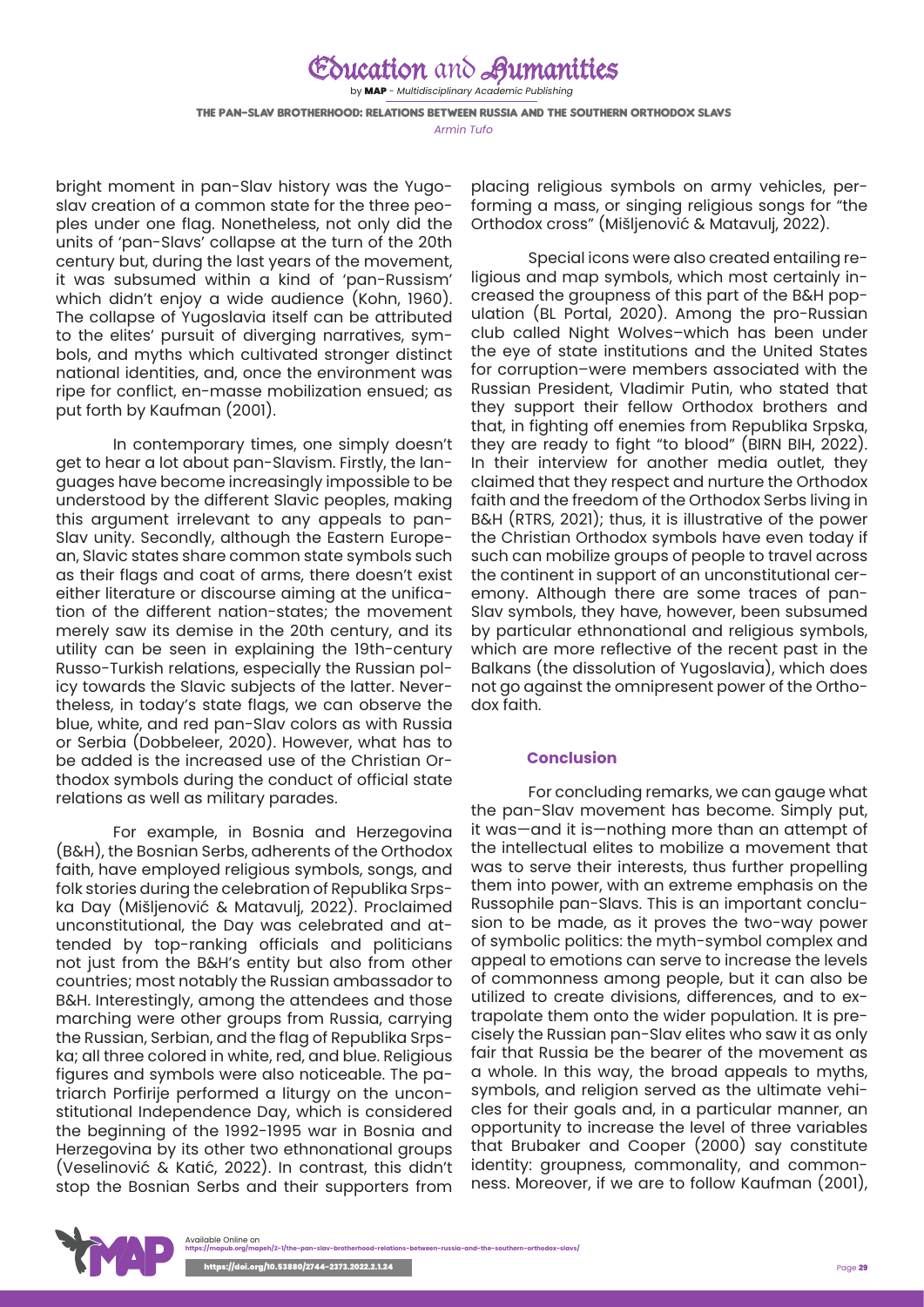by MAP - *Multidisciplinary Academic Publishing*

The pan-Slav brotherhood: relations between Russia and the Southern Orthodox Slavs *Armin Tufo*

pan-Slavism would be nothing more than a failed attempt at 19th-century nationalism, for the awakening of which, the elites and intellectuals were instrumental.

Taking this into consideration, we reach a point of certainty that one of the primary reasons why pan-Slavism, as a movement for unity stretching across Eastern, Central, and Southern Europe, didn't quite come to fruition. It is due to the lack of proper common myths and symbols to be appealed to and to be disseminated by mentioned actors. If following this technique of espousing a form of nationalism, the elites have to bridge the gap between history and mythology abundant in symbols that provide answers to current challenges and needs. This was too cumbersome for pan-Slavs as neither geography, lack of linguistic understanding, different material structures, as well as lack of evidence of a common history didn't produce enough of a spark for mobilization.

#### **References**

Anderson, B. (1983). Census, Map, Museum. In B. Anderson, *Imagined Communities: Reflections on the Origin and Spread of Nationalism* (pp. 163- 185). London: Verso.

Barnett, M. (2014). Social constructivism. In J. Baylis, S. Smith, & P. Owens, *The Globalization of World Politics: An introduction to international relations* (pp. 155-169). Oxford: Oxford University Press.

Bećirović, S., (2012). The Role of Intercultural Education in Fostering Cross-Cultural Understanding. *Epiphany Journal of Transdisciplinary Studies*, 5(1), 138-156. DOI: [10.21533/epiphany.v5i1.49](http://dx.doi.org/10.21533/epiphany.v5i1.49)

Bećirović, S., & Akbarov A. (2015). Impact of social changes on teacher's role and responsibilities in the educational system. *JoLIE – Journal of Linguistic and Intercultural Education,* 8*,* 21-35. <https://doi.org/10.29302/jolie.2015.8.2>

BIRN BIH. (2022, January 10). *Kakve su veze ekstremističke proruske grupe Noćni vukovi, koja je defilovala Banjom Lukom, sa Dodikom*. Retrieved from FAKTOR: https://faktor.ba/vijest/kakve-su-veze-ekstremisticke-proruske-grupe-nocni-vukovi-koja-je-defilovala-banjom-lukom-sa-dodikom/149858#

BL Portal. (2020, November 26). *Ikonopisac Јelena Popović izradila ikonu za Dan Republike Srpske FOTO*. Retrieved from BL Portal: https://www. bl-portal.com/drustvo/ikonopisac-%D1%98elenapopovic-izradila-ikonu-za-dan-republike-srpskefoto/

Brubaker, R., & Cooper, F. (2000). Beyond "identity". *Theory and Society*, 1-47.

Dervić, M., & Bećirović, S. (2019). Native and Non-Native EFL Teachers Dichotomy: Terminological, Competitiveness and Employment Discrimination. *Journal of Language and Education*, *5*(3), 114- 127. DOI: <https://doi.org/10.17323/jle.2019.9746>

Dialla, A. (2009). Russian Nationalism and the Eastern Question: The Case of Panslavism (1856-1878). *University of Minnesota: Modern Greek Studies Yearbook*, 73-91.

Dobbeleer, M. D. (2020, - -). *Uniting the Slavs: Pan- and Other 'Slavisms' until World War*. Retrieved from SESDiva: https://sesdiva.eu/en/virtual-rooms/ national-revival-of-slavs/item/195-uniting-slavsen

Flockhart, T. (2016). Constructivism and foreign policy. In S. Smith, A. Hadfield, & T. Dunne, *Foreign Policy: Theories, Actors, Cases* (pp. 79-95). Oxford: Oxford University Press.

Geertz, C. (1973). *The Interpretation of Cultures.* New York: Basic Books, Inc., Publishers.

Gülseven, A. Y. (2016). Rethinking Russian pan-Slavism in the Ottoman Balkans: N.P. Ignatiev and the Slavic Benevolent Committee (1856–77). *Middle Eastern Studies*, 332-348.

Hadžiabdić, H., Dervišagić, E., Mulić, A., & Vahidin, M. (2013). *Historija: Udžbenik za srednje tehničke i stručne škole.* Sarajevo: Bosanska knjiga.

Hudson, V. M. (2014). *Foreign Policy Analysis. Classic and Contemporary Theory.* New York: Rowman and Littlefield.

Kaufman, S. J. (2001). *Modern Hatreds: The Symbolic Politics of Ethnic War.* New York: Cornell University Press.

Kohn, H. (1960). *Pan-Slavism: Its History and Ideology.* New York: Vintage Books.